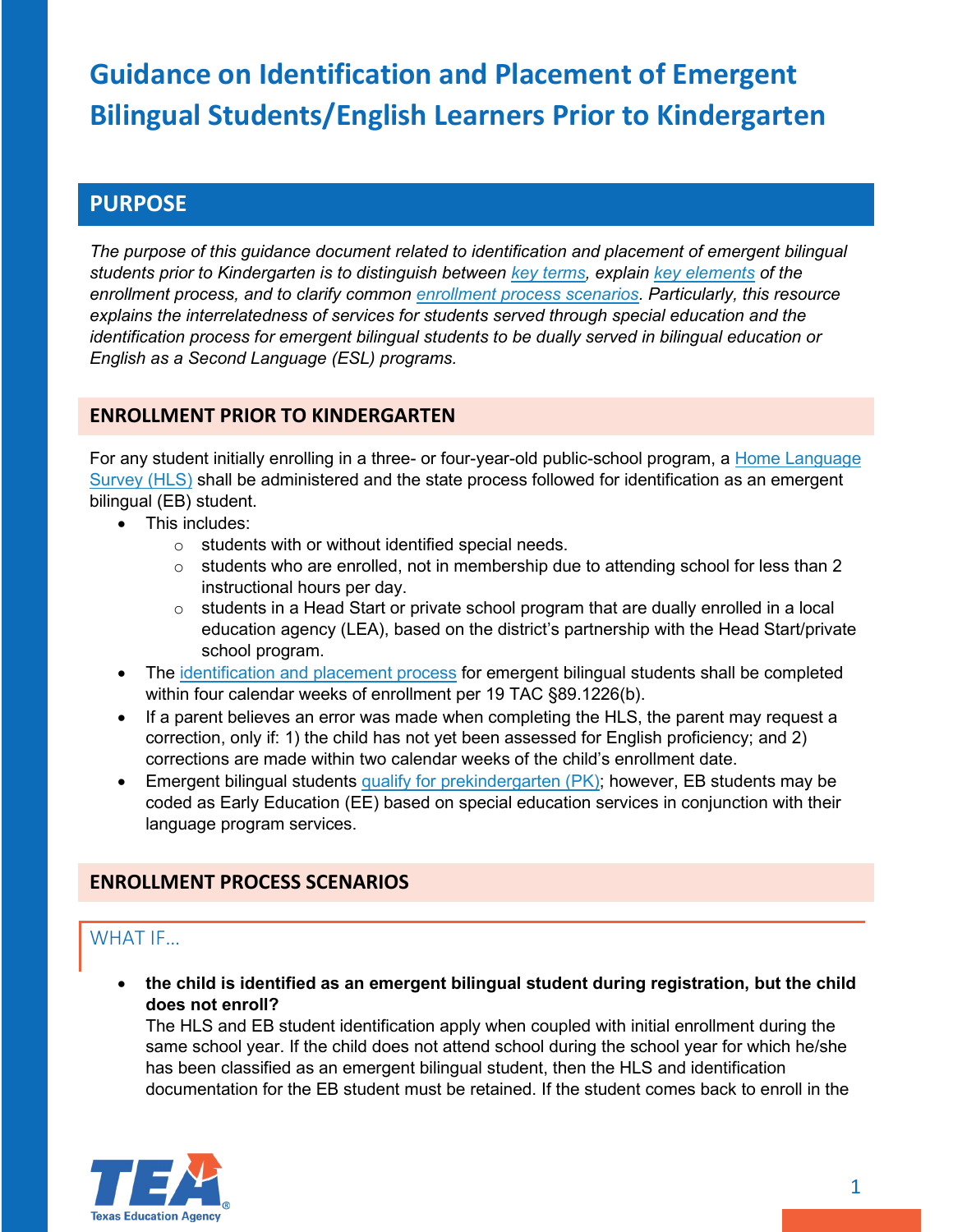following school year, he/she should be given a new HLS and the state's process for [identification](https://tea.texas.gov/sites/default/files/eb-el-decision-chart-for-lpac-accessible-version.pdf) would begin again.

# WHAT IF…

- **the child is not yet three years old during spring or summer registration when identification assessments for emergent bilingual students are occurring?** The identification assessment for an emergent bilingual student cannot be administered before the child is three as it is not valid until age three.
- **the three- or four-year-old attends school for less than two hours of instruction per day for special education services?**

Although this child would be enrolled, not in membership, the HLS will be administered, and the [state's identification process](https://tea.texas.gov/sites/default/files/eb-el-decision-chart-for-lpac-accessible-version.pdf) for EB students followed at this time. If the child is identified as an EB student, the LPAC in conjunction with the ARD committee will collaborate to ensure that the child has access to both the special education and bilingual/ESL program services. The LPAC in conjunction with the ARD committee may determine:

- $\circ$  that the child will participate in the district's available full-time prekindergarten program (in the appropriate age level), since the child has met prekindergarten eligibility based on his/her classification as an emergent bilingual student;
- o that the child will receive his/her special education and bilingual/ESL program services in the district's early education (EE) setting; or
- $\circ$  that the child will only receive drop-in services at this time.
	- In this scenario of drop-in services only, the district would not have a way to provide the required bilingual education or ESL program yet for this child.
	- This child is still identified as an emergent bilingual student, but his/her bilingual education or ESL program services will begin when the child is able to participate in a full-time prekindergarten program or early education setting with parental approval.
	- It will be vital for the LPAC and ARD committee to ensure the full participation of the child in a bilingual education or ESL program once the child has a fulltime program to attend. Keep in mind that a "full-time program" includes halfand full-day programs.
- **the child has been receiving special education services prior to age three and is now turning three?**

A child with a particular disability, such as blind/visually impaired or deaf/hard of hearing, may be receiving supportive services prior to his/her third birthday. However, the HLS administration and the [identification process](https://tea.texas.gov/sites/default/files/eb-el-decision-chart-for-lpac-accessible-version.pdf) for emergent bilingual students do not begin prior to age three. When the child turns three, the ARD committee meets and determines eligibility for Early Childhood Special Education (ECSE) services. If the ARD committee determines that the child is eligible for ECSE services beginning at age three, the HLS is administered, and the EB identification process is initiated. If identified, the emergent bilingual student will receive the bilingual education or ESL program through the ECSE services. However, although an identified emergent bilingual student qualifies for a 3-year-old prekindergarten program (if

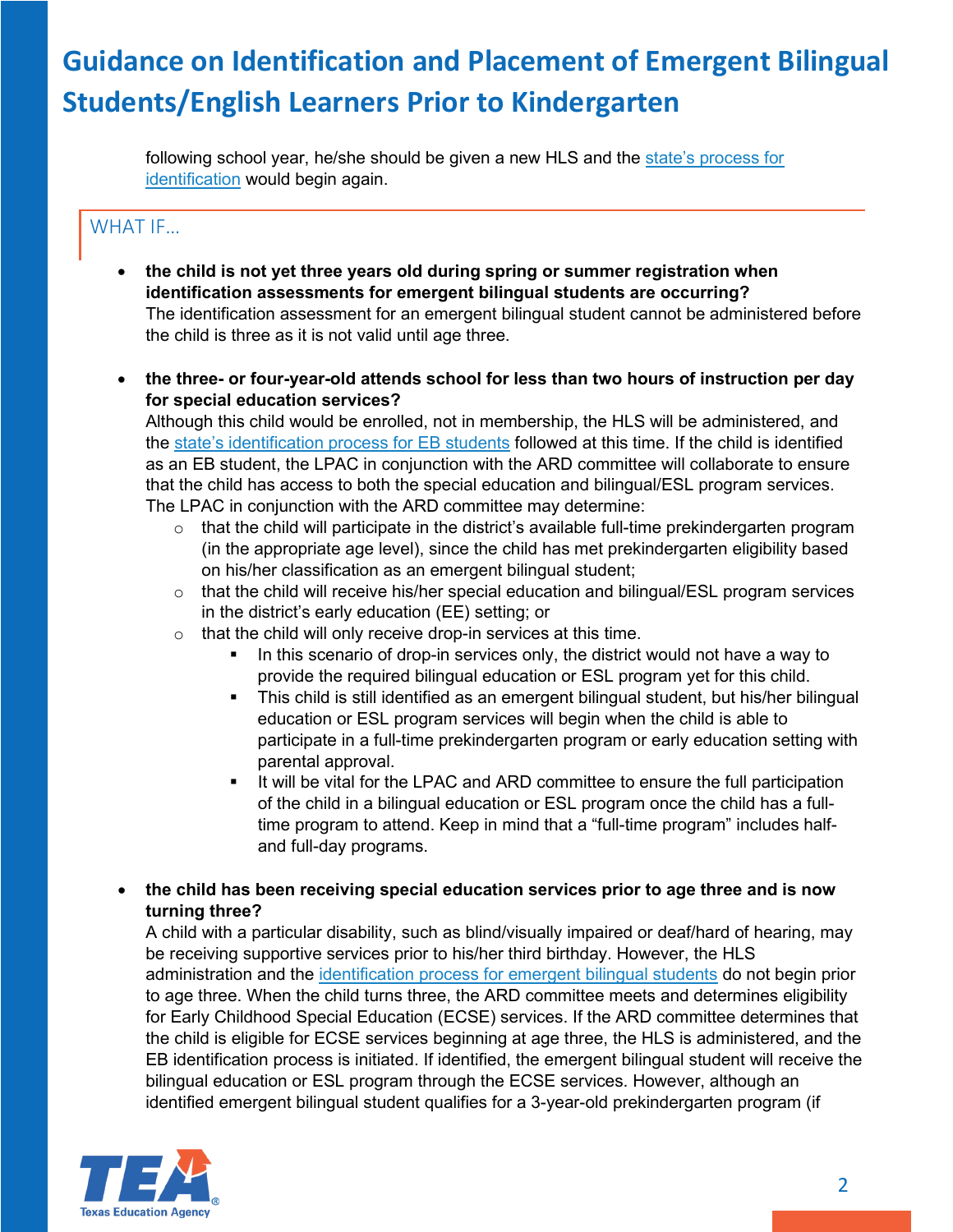available), the student must be three by Sept. 1 of the current school year to be eligible for prekindergarten program entry.

## <span id="page-2-0"></span>**DEFINITION OF TERMS**

## STUDENT DISTINCTION:

### **Emergent Bilingual (EB) Student**

As a result of House Bill 2066 in the 87th Texas legislature, the term "emergent bilingual student" replaced the term of "limited English proficient (LEP) student" used in the [Texas Education Code](https://statutes.capitol.texas.gov/Docs/ED/htm/ED.29.htm#29.051)  [\(TEC\), Chapter 29, Subchapter B,](https://statutes.capitol.texas.gov/Docs/ED/htm/ED.29.htm#29.051) and thus, will be changing the term of "English learner (EL)" used in [19 TAC Chapter 89, Subchapter BB.](http://ritter.tea.state.tx.us/rules/tac/chapter089/ch089bb.html) These terms describe the same group of Texas students, describing a student who is in the process of acquiring English and has another language as the student's primary or home language. In the revised [Texas Education Data Standards \(TEDS\),](https://www.texasstudentdatasystem.org/TSDS/TEDS/TEDS_Latest_Release) the terms of "emergent bilingual" and "English learner" have been bridged as EB/EL. It's important to note that the term "English learner" is still used in federal regulations and guidance.

### PROGRAMS:

### **Early Childhood Intervention (ECI)**

A program within the Texas Health and Human Services Commission for families with children birth up to age three, with developmental delays, disabilities or certain [medical diagnoses](https://diagsearch.hhsc.state.tx.us/) that may impact development.

### **Early Childhood Special Education (ECSE)**

Special education services provided to children aged three through five years. To receive ECSE services, a child aged three through five years must meet the same eligibility requirements as other special education students. An Admission Review and Dismissal (ARD) committee must meet and document in the student's record that the student is eligible to receive services through this program.

### **Prekindergarten (Pre-K)**

A program that a district is required to offer if they identify 15 or more eligible children. To be eligible, a child must be at least four years of age by September 1 of the current school year and [meet at least](https://tea.texas.gov/ece/eligibility.aspx)  [one of the seven criteria for eligibility.](https://tea.texas.gov/ece/eligibility.aspx) A district may offer a pre-K program for three-year-old children using the same eligibility criteria but is not required to do so.

## PROCESSES AND PEIMS DISTINCTIONS:

### **Early Education (EE)**

A grade level assigned to students with disabilities who are either not eligible for pre-kindergarten, or eligible but only receive special education services in a self-contained setting, prior to kindergarten.